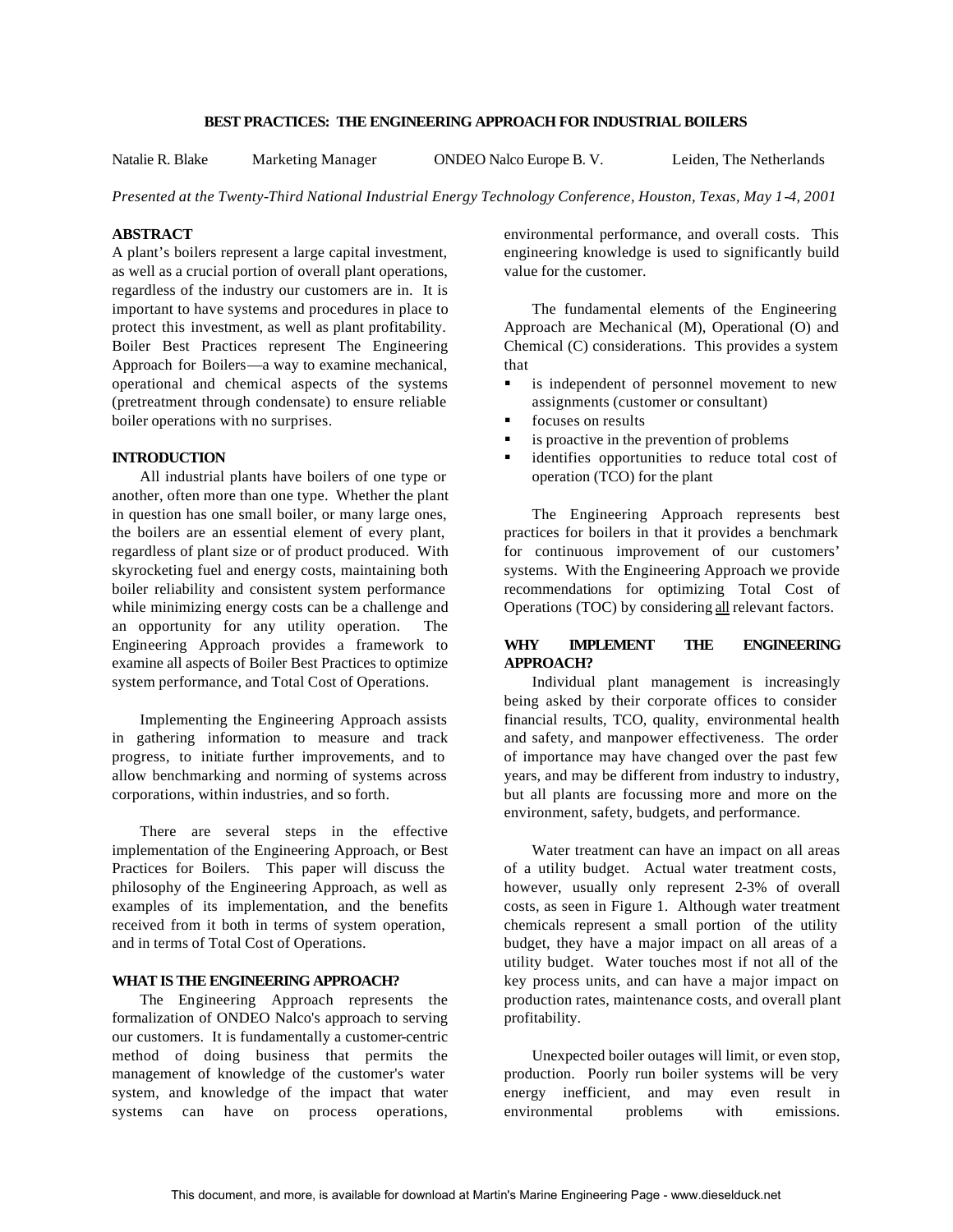

Additionally, running ineffectively may actually shorten boiler life, or at a minimum increase maintenance costs. In any case, plant profitability suffers, and both short- and long-term viability may be brought into question.

All is not lost, however! ONDEO Nalco's strategy is to become part of the solution, the Total Cost Reduction Solution, partnering with our customers to become a generator of profit and a reducer of total costs. Best Practices, the Engineering Approach, provide the means as well as the tools to bring this about.

Having an in-depth understanding of the mechanical components of the water systems, and specifically the boilers, provides a good starting point. The mechanical survey is then followed by statistical analysis of operational control capability, so that we have a statistical understanding of the actual control capability of the system. Finally, having a thorough understanding of the real stresses on the water chemistry of the system completes the picture.

Completing surveys of the plant, and specifically of the boiler operations, with the MOC approach often leads to a new perspective on the system. Results of surveys, statistical analysis, and water chemistry modeling provide an impartial framework to evaluate and improve the overall system operation and cost.

Some examples of mechanical system aspects are heat flux, determining thermal limits, identifying problem areas. Operational factors include examining control charts, and process capability, identifying control problems, and looking at automation. Chemical aspects of the system involve looking at

modeling (water chemistry, treatment chemicals, and so on), determining control limits for the system, and examining treatment alternatives.

The current approach in some plants may be to skip the mechanical and operational steps, and just focus on chemical solutions. Standard

performance, basic control needs of the water chemistry, and chemical cost are what are considered. But you then have to ask whether you have total system management and whether there is reliability in the mechanical operations and recommendations. What assurances are there that chemical program success can be predicted—are key performance factors being considered and tracked? Can total costs (and possible reductions) be calculated, or just costs associated with chemical treatment?

The Engineering Approach uses a variety of databases for data analysis. Information gathered about the system from surveys is input into the database, and is continually updated. This helps provide system management, reliability, predictability, and TCO reduction. It also allows us to benchmark and norm against other plants, other industries, and so forth.

How and what was your system designed to do? Mechanically: piping, blowdown tanks, economizer; operationally: is your system CAPABLE of operating the way you want?; and chemically: how and what was your current treatment program DESIGNED to do? The Engineering Approach goes beyond MOC, however. Data with their financial implications are compiled so that real value is addressed.

The complete MOC approach provides an objective look at the system with information, which then helps to facilitate decisions at all levels in the plant. Choices for change are clear and documented, whether for mechanical, operational, or chemical segment of the operations. In addition, each choice has a cost and a return associated with it, allowing for project prioritization and tracking. Plant management can truly answer the questions of "how much," "how sure," and "how soon" the savings can be realized.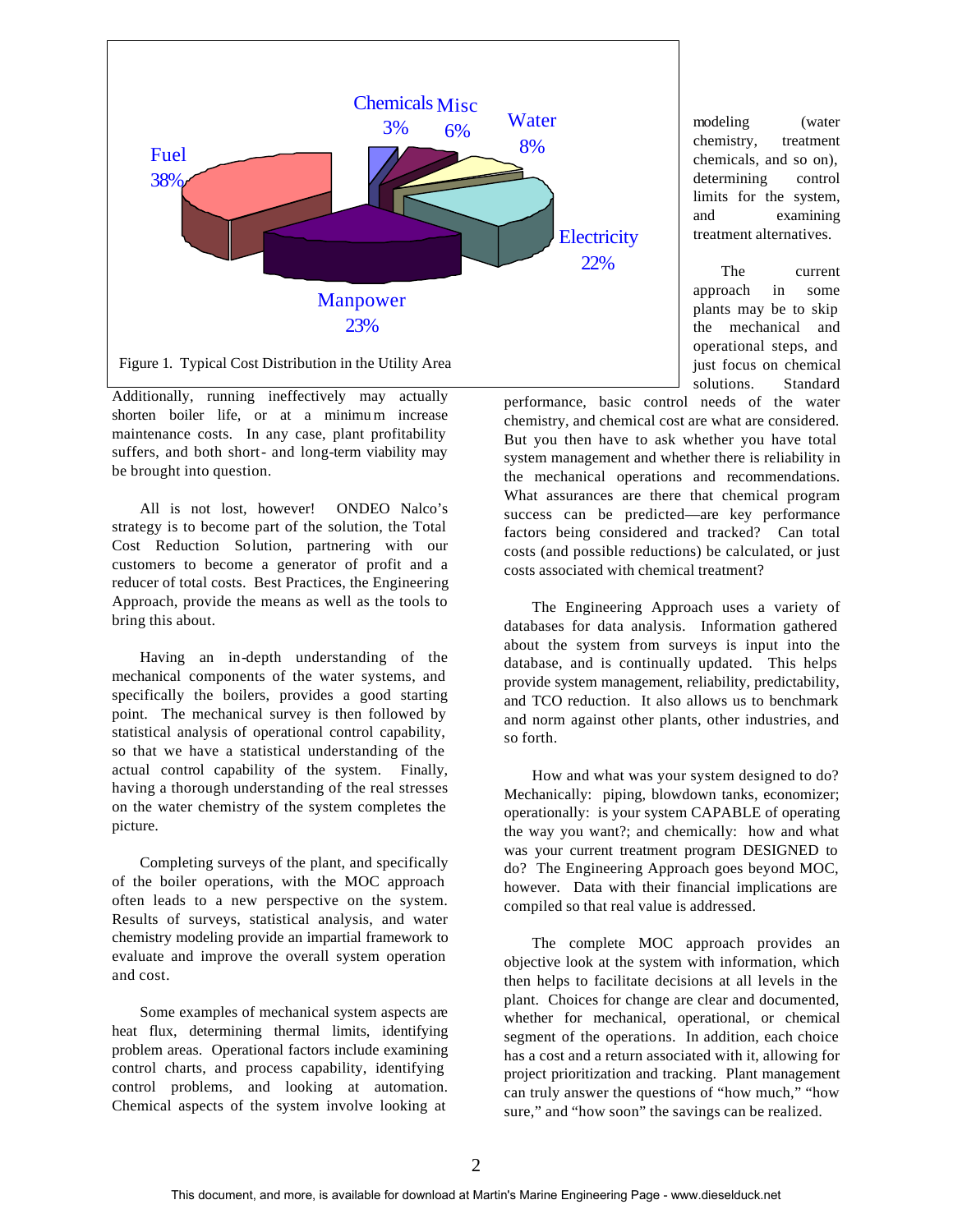Probably the best way to explain the power of the Engineering Approach is to relate some real life experiences in applying the approach in our customers' plants, with plant personnel, of course.

# **EXAMPLES OF BEST PRACTICES – THE ENGINEERING APPROACH FOR BOILERS**

#### Boiler Water Chemistry out of the Control Box

A plant was experiencing continual out of specification readings for their coordinated phosphate boiler program, that is they were frequently "out of the box" with respect to their control range. There was no immediately obvious reason for the lack of control, and it resulted in the operators making manual adjustments to the blowdown to try to improve their control. This in turn resulted in periodic energy and water loss through excessive blowdown, and variation in cycles of concentration.

As there was no clear reason, and it appeared to be related to boiler cycles, plant personnel started to talk about hideout. This is a serious concern, and was important to determine the real reason for the lack of control.

The Engineering Approach, looking at best practices, was chosen for problem solving. The first thing done was to complete a mechanical survey of the boiler system, focussing on everything that could be influencing the boiler reading. The feedwater system was examined, including raw water treatment, demineralization, the demineralized water storage tanks, the condensate system, and the boiler itself. The goal was to determine if there were additional, unauthorized, water streams being brought into the system, whether proper pretreatment was occurring, whether there was unexpected contamination, and its source and so forth.

Following the mechanical survey, an operational survey was performed. This involved statistical analysis of the plant's control capability in critical control parameters such as pH, cycles, phosphate, chemical feed, conductivity, etc. This will help to understand why there is a control problem in this boiler system.

The parameters tested daily by the operators for feedwater, condensate, and boiler water were examined. The historical deaerator operation was looked at, as well as its maintenance logs. Historical

data on condensate return and contaminant concentration were analyzed, as were resin replacement history, and regeneration practices.

All laboratory testing methods were reviewedfrequency, adherence to procedures, instrumentation, calibrations, test methods chosen, sample gathering, and so forth. This was done to make sure that the data being analyzed statistically was accurate, and that correct conclusions would be drawn.

Both ONDEO Nalco and plant personnel did the mechanical and operational surveys. This made sure that the systems were properly surveyed, and nothing was overlooked.

Finally, a chemical audit was done for the system to examine both the program choice, as well as the program application. This included feed location, sampling location, injection methods, etc. This data was examined separately, and in conjunction with the mechanical and operational survey results.

After examining all the data gathered from the various surveys, the conclusion was that there were no mechanical issues that were affecting the lack of control of the internal treatment. The chemical program being used was the technically correct choice given the feedwater pretreatment and water quality. Furthermore, if operated properly, the system was in fact capable of being in control a much larger percentage of the time than was being experienced (<50%). The operators were not taking the holding time of the boiler into account when making blowdown adjustments, and were often "chasing their tail" when trying to move the boiler parameters "into the box." In fact, most of the problems were caused by the operators overreacting to changes in test results from the boiler water chemistry.

The boiler was experiencing frequent load swings due to plant operation. These load swings could not be evened out due to plant configuration and requirements. Surveys also showed that the manual control of the feedwater treatment products was exacerbating the problems as manual adjustments made as the load was swinging were not necessarily timely.

Actions taken to improve the situation included operator training. Training on holding time, and the length of time it would take to have a change be seen led to better understanding for the operators as to what was going on in the boiler system. It was agreed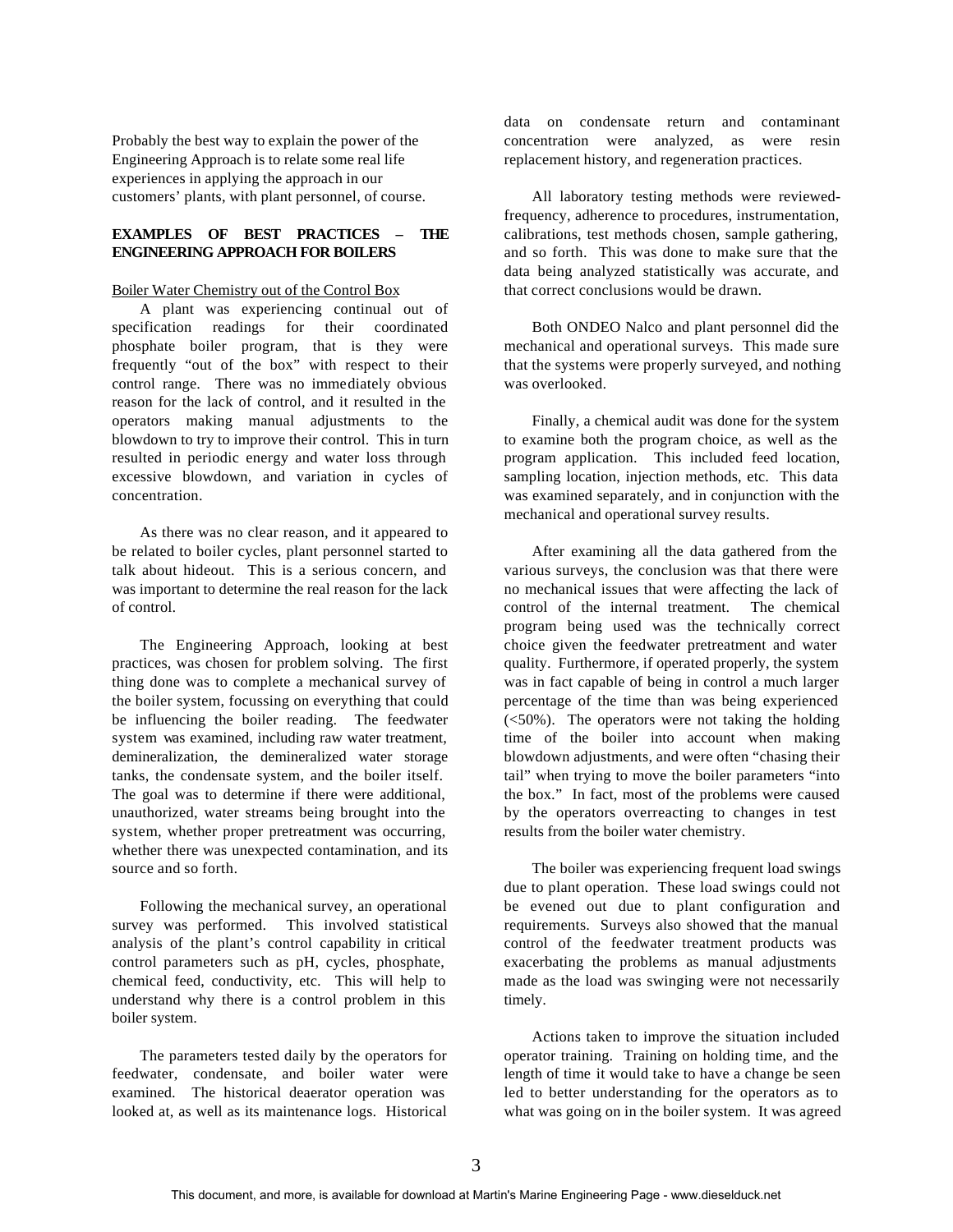with management and the operators that, except in case of emergency, blowdown rate changes would only be made on the day shift. This allowed the plant to stop exaggerating the changes.

The feedwater treatment was automated, providing more consistent feedwater treatment, even through large load swings for the boiler.

Results from this relatively simple "MOC" study were very positive. The percent of time the boiler spent "in the box" increased from <50% to >90%, and a project is in place to study whether it is possible to improve this further (is present system capable?).

With the training, the operators understood the overall system much better. They were able to reduce the amount of reacting they did, and were much happier on the job. It also freed operators' time for more value-added proactive projects.

Automation improved overall system operation, and resulted in feed optimization, even with fairly large swings in steam load. This in turn allowed a minimization of feed—no "overfeed" was required to ensure system protection.

Additional savings were realized by the plant through optimized blowdown. This reduced both water and energy usage resulting in reduction of Total Cost of Operation for the Utility Department, and improved boiler operations through consistent cycles of concentration.

Through the use of the Best Practices Engineering Approach (Mechanical – Operational – Chemical), the plant saw good returns with a small investment in time and money. The investment was for surveys and data analysis and some automation equipment. The plant was able to eliminate hideout as a possible cause for the problem, improve overall operations, and reduce overall cost of the operation through optimization of their existing systems, not through a reduction in chemical price/pound. There was no quantification of what the plant saved through increased reliability and extended lifetime for the boiler.

By looking at the overall operations rather than just looking for a quick band-aid, the plant was able to quickly optimize operations and save money. This resulted in a very happy customer, an optimized system, and a better partnership between the customer and ONDEO Nalco. We were seen to

provide a value-added service through our on-site technical representative acting as a consultant to the customer and using our best practices—The Engineering Approach.

#### Iron and Copper Corrosion in a Condensate System

A plant on the West Coast was experiencing corrosion in their condensate system. The system is primarily mild steel, although there are copper containing portions. Due to plant operation, there are constant steam load swings resulting in pH swings in the condensate system. Both copper and mild steel corrosion were detected.

The operators adjusted the condensate treatment (neutralizing amine) to maintain acceptable pH to minimize corrosion, with the focus on mild steel.

Again, a mechanical survey was done of the condensate system, followed by looking at all the data. Steam load swings were correlated with pH swings and corrosion results. A chemical survey was also performed which looked at the particular neutralizing amine chosen, its application point, the average dosage, and the frequency of changes in dosage to maintain minimized mild steel corrosion (optimized pH). The historical copper and iron levels in the condensate were also analyzed.

The surveys indicated that no mechanical changes were needed, and that all testing procedures, equipment, calibrations, and frequency of testing were all acceptable.

When system operation was analyzed, it became apparent that the pH swings that were causing the problem would continue, and the system would continue to have sections that were at low pH (5.5-7). More neutralizing amine could not simply be added to increase the pH as this would unacceptably raise the pH elsewhere in the boiler system. This restriction needed to be taken into account in examination of the system. The chemical program chosen was not capable of properly protecting the system under the given conditions. As the operation could not change, changes to the chemical program were considered.

After careful examination of a variety of neutralizing amines (different blends, different neutralizing ability), a supplemental program was suggested. The original neutralizing amine was retained, and a new non-amine film former was chosen as a supplement in the low pH areas of the system. The product works in the pH range of 5-7, which will